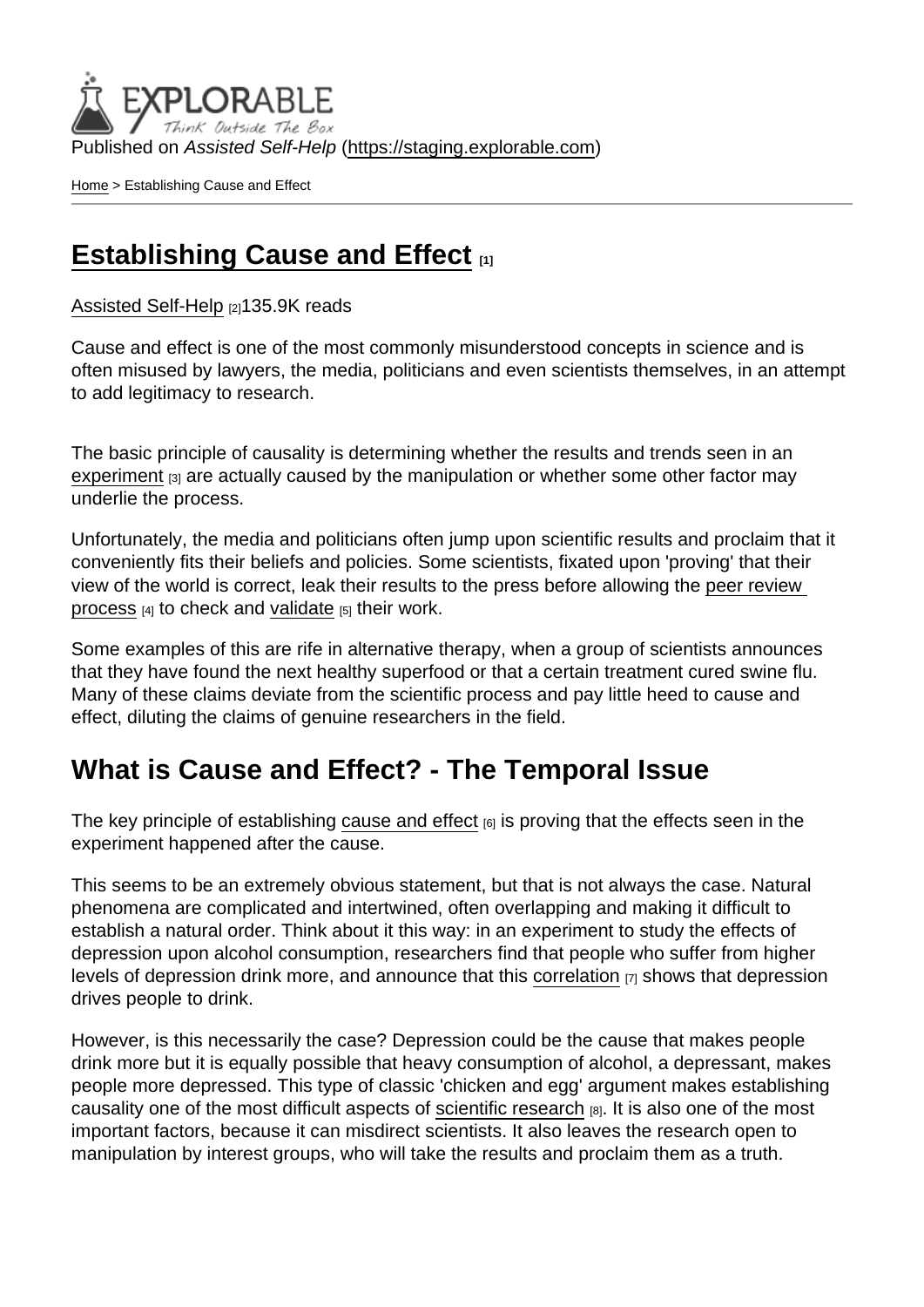With the above example, an alcoholic drink manufacturer could use the second interpretation to claim that alcohol is not a factor in depression and that the responsibility is upon society to ensure that people do not become depressed. An anti-alcohol group, on the other hand, could claim that alcohol is harmful and use the results to lobby for harsher drinking laws. The same research leads to two different interpretations and, the answer given to the media can depend upon who funds the work.

Unfortunately, most of the general public are not scientists and cannot be expected to filter every single news item that they read for quality or delve into which group funded research. Even respected and trusted newspapers, journals and internet resources can fall into the causality trap, so marketing groups can influence perceptions.

# What is Cause and Effect? - The Danger of Alternative **Explanations**

The other problem with causality is that a researcher cannot always guarantee that their particular [manipulation](https://staging.explorable.com/independent-variable) [9] of a variable was the sole reason for the perceived trends and correlation.

In a complex experiment, it is often difficult to isolate and neutralize the influence of [confounding variables](https://staging.explorable.com/confounding-variables) [10]. This makes it exceptionally difficult for the researcher to state that their treatment is the sole cause, so any research program must contain measures to establish the cause and effect relationship.

In the physical sciences, such as physics and chemistry, it is fairly easy to establish causality, because a good experimental design can neutralize any potentially confounding variables. Sociology, at the other extreme, is exceptionally prone to causality issues, because individual humans and social groups vary so wildly and are subjected to a wide range of external pressures and influences.

For results to have any meaning, a researcher must make causality the first priority, simply because it can have such a devastating effect upon validity. Most [experiments](https://staging.explorable.com/conducting-an-experiment) [3] with some [validity](https://staging.explorable.com/types-of-validity) [5] issues can be salvaged, and produce some usable data. An experiment with no established cause and effect, on the other hand, will be practically useless and a waste of resources.

## How to Establish Cause and Effect

The first thing to remember with causality, especially in the non-physical sciences, is that it is impossible to establish complete causality.

However, the magical figure of 100% proof of causality is what every researcher must strive for, to ensure that a group of their peers will accept the results. The only way to do this is through a strong and well-considered experimental design, often containing pilot studies to establish cause and effect before plowing on with a complex and expensive study.

The temporal factor is usually the easiest aspect to neutralize, simply because most experiments involve administering a treatment and then observing the effects, giving a [linear](https://staging.explorable.com/linear-relationship)  $[11]$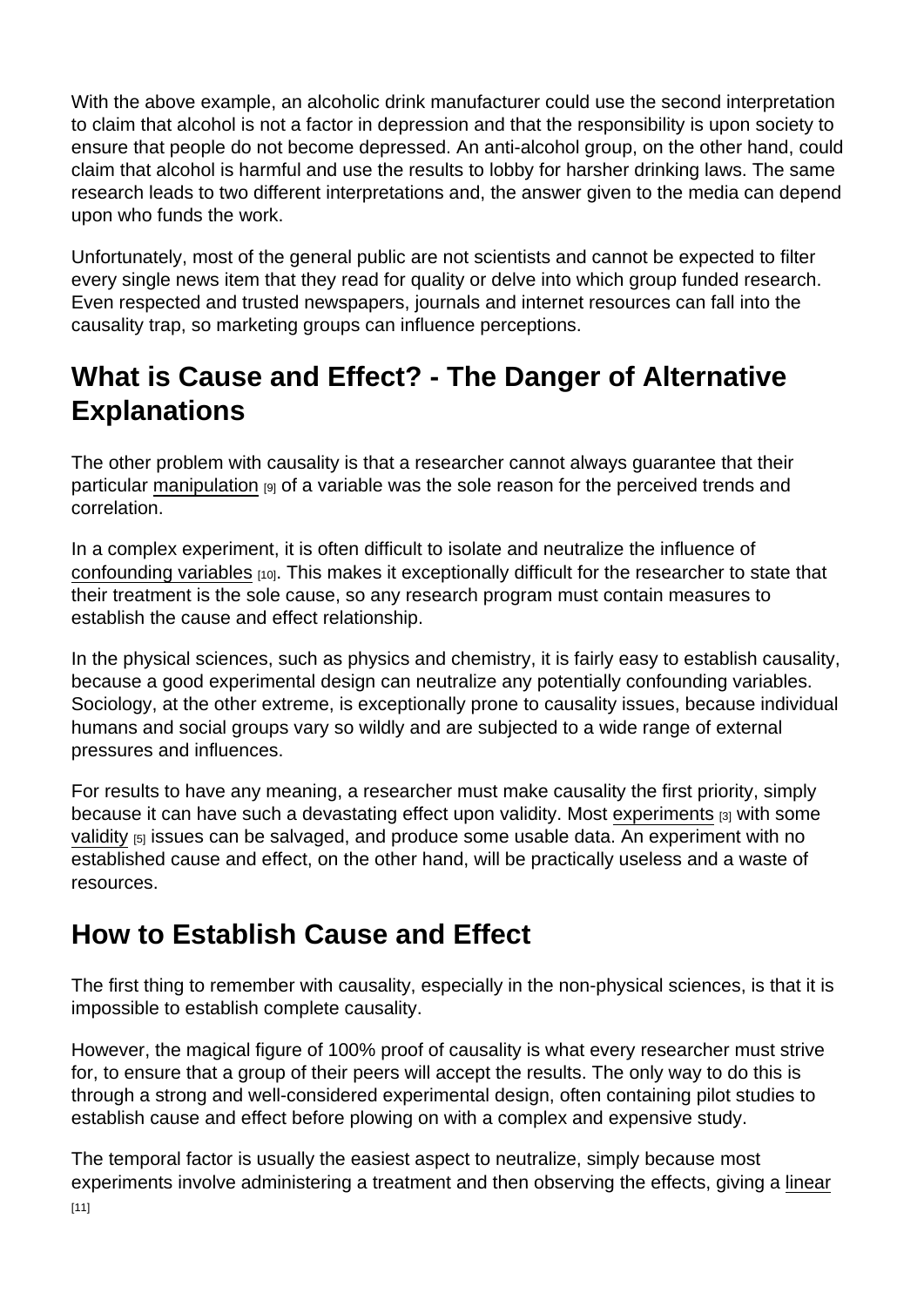temporal relationship. In experiments that use historical data, as with the drinking/depression example, this can be a little more complex. Most researchers performing such a program will supplement it with a series of individual case studies, and interviewing a selection of the [participants](https://staging.explorable.com/social-science-subjects) [12], in depth, will allow the researchers to find the order of events.

For example, interviewing a sample of the depressed heavy drinkers will establish whether they felt that they were depressed before they started drinking or if the depression came later. The process of establishing cause and effect is a matter of ensuring that the potential influence of 'missing variables' is minimized.

One notable example, by the researchers Balnaves and Caputi, looked at the academic performance of university students and attempted to find a [correlation](https://staging.explorable.com/statistical-correlation)  $\overline{r}$  with age. Indeed, they found that older, more mature students performed [significantly](https://staging.explorable.com/significance-test) [13] better. However, as they pointed out, you cannot simply say that age causes the effect of making people into better students. Such a simplistic assumption is called a spurious relationship, the process of 'leaping to conclusions.'

In fact, there is a whole host of reasons why a mature student performs better: they have more life experience and confidence, and many feel that it is their last chance to succeed; my graduation year included a 75-year-old man, and nobody studied harder! Mature students may well have made a great financial sacrifice, so they are a little more determined to succeed. Establishing cause and effect is extremely difficult in this case, so the researchers interpreted the results very carefully.

Another example is the idea that because people who eat a lot of extra virgin olive oil live for longer, olive oil makes people live longer. While there is some truth behind this, you have to remember that most regular olive oil eaters also eat a Mediterranean diet, have active lifestyles, and generally less stress. These also have a strong influence, so any such research program should include studies into the effect of these - this is why a research program is not always a single experiment but often a series of experiments.

### History Threats and Their Influence Upon Cause and **Effect**

One of the biggest threats to [internal validity](https://staging.explorable.com/internal-validity) [14] through incorrect application of cause and effect is the 'history' threat.

This is where another event actually caused the effect noticed, rather than your treatment or manipulation. Most researchers perform a pre-test upon a group, administer the treatment and then measure the post-test results ([pretest-posttest-design](https://staging.explorable.com/pretest-posttest-designs) [15]). If the results are better, it is easy to assume that the treatment caused the result, but this is not necessarily the case.

For example, take the case of an educational researcher wishing to measure the effect of a new teaching method upon the mathematical aptitude of students. They pre-test, teach the new program for a few months and then posttest. Results improve, and they proclaim that their program works.

However, the research was ruined by a historical threat: during the course of the research, a major television network released a new educational series called 'Maths made Easy,' which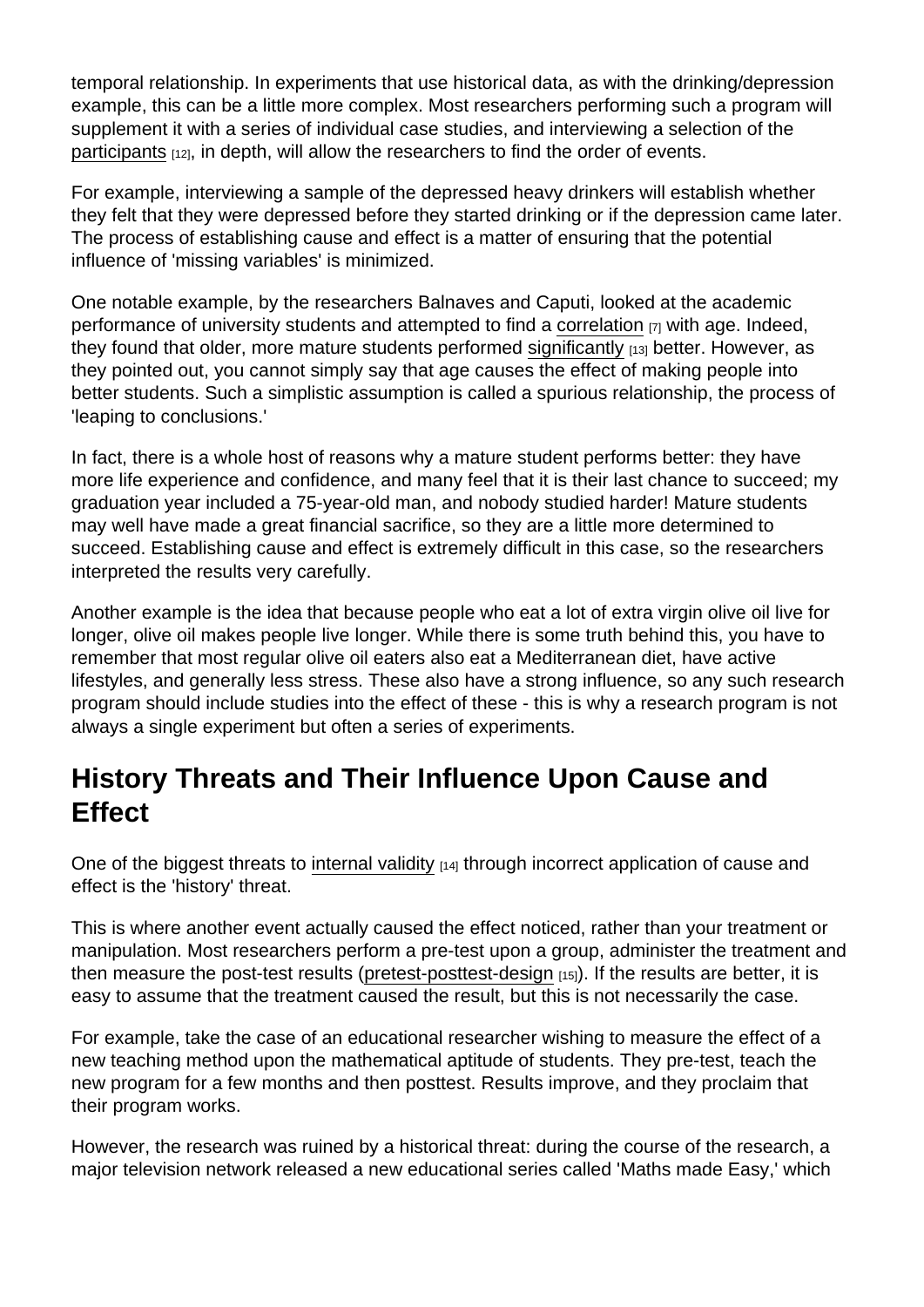most of the students watched. This influenced the results and compromised the [validity](https://staging.explorable.com/types-of-validity) [5] of the experiment.

Fortunately, the solution to this problem is easy: if the researcher uses a two group [pretest](https://staging.explorable.com/pretest-posttest-designs)[posttest design](https://staging.explorable.com/pretest-posttest-designs) [15] with a [control group](https://staging.explorable.com/scientific-control-group) [16], the control group will be equally influenced by the historical event, so the researcher can still establish a good baseline. There are a number of other 'single group' threats, but establishing a good control driven study largely eliminates these threats to causality.

## Social Threats and Their Influence Upon Cause and Effect

Social threats are a big problem for social researchers simply because they are one of the most difficult of the threats to minimize. These types of threats arise from issues within the participant groups or the researchers themselves. In an educational setting, with two groups of children, one treated and one not, there are a number of potential issues.

• Diffusion or Imitation of Treatment:

With this threat, information travels between groups and smoothes out any differences in the results. In a school, for example, students mix outside classes and may swap information or coach the [control group](https://staging.explorable.com/scientific-control-group)  $[16]$  about some of the great new study techniques that they have learned. It is practically impossible and extremely unfair to expect students not to mix, so this particular threat is always an issue.

Compensatory Rivalry:

Quite simply, this is where the control group becomes extremely jealous of the treatment group. They might think that the research is unfair, because their fellow students are earning better grades. As a result, they try much harder to show that they are equally as clever, reducing the difference between the two groups.

Demoralization and Resentment:

This jealousy may have the opposite effect and manifest as a built up resentment that the other group is receiving favorable treatment. The [control group](https://staging.explorable.com/scientific-control-group) [16], quite simply, gives up and does not bother trying and their grades plummet. This makes the educational program appear to be much more successful than it really is.

Compensatory Equalization of Treatment:

This type of social threat arises from the attitude of the researchers or external contributors. If, for example, teachers and parents perceive that there is some unfairness in the system, they might try to compensate, by giving extra tuition or access to better teaching resources. This can easily cause compensatory rivalry, too, if a teacher spurs on the control group to try harder and outdo the others.

These social effects are extremely difficult to minimize without creating other threats to [internal validity](https://staging.explorable.com/internal-validity) [14].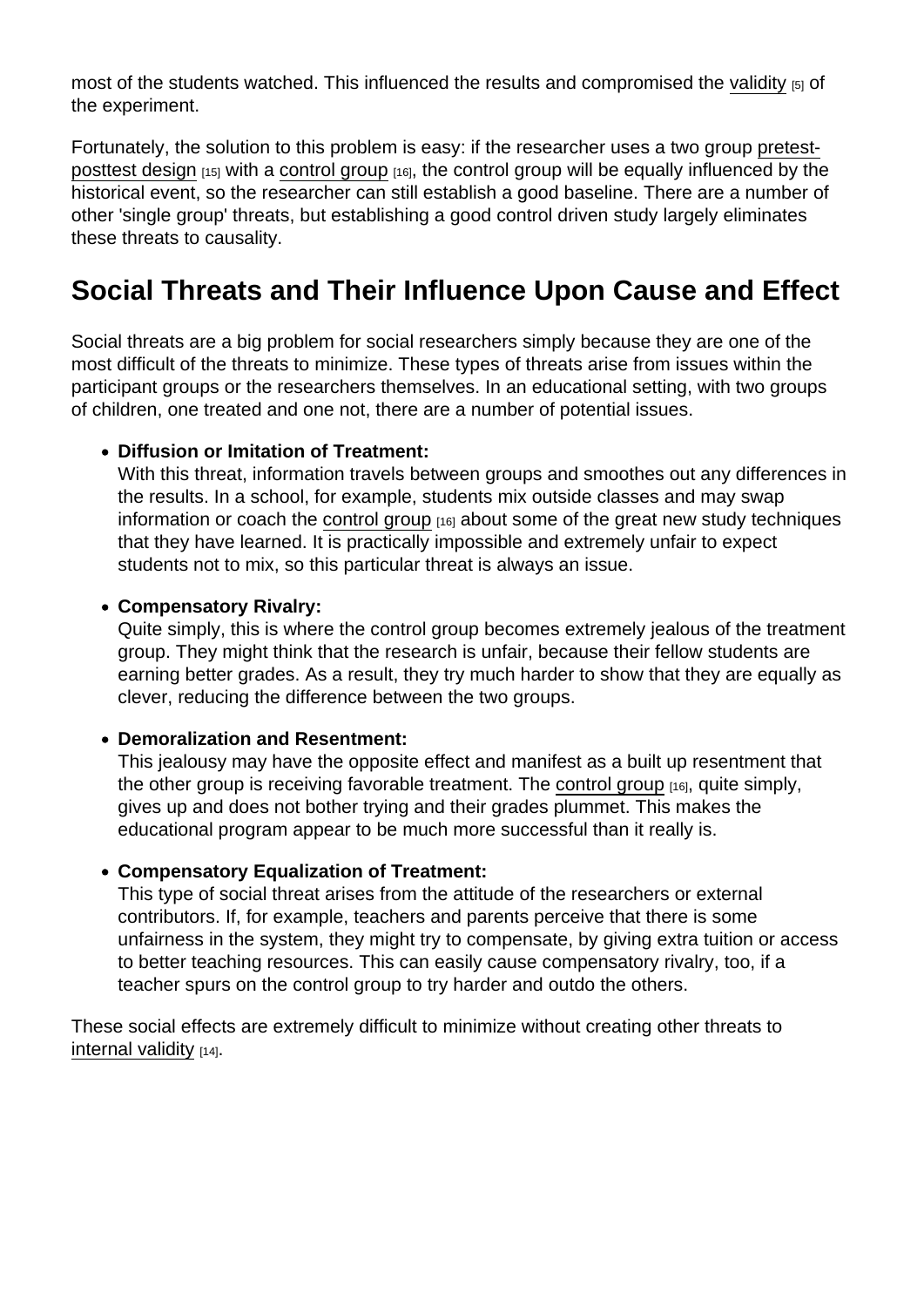For example, using different schools is one idea, but this can lead to other internal validity issues, especially because the participant groups cannot be randomized. In reality, this is why most social research programs incorporate a variety of different methods and include more than one experiment, to establish the potential level of these threats and incorporate them into the interpretation of the data.

# Cause and Effect - The Danger of Multiple Group Threats

Multiple group threats are a danger to causality caused by differences between two or more groups of participants. The main example of this is [selection bias](https://staging.explorable.com/sampling-error) [17], or assignment bias, where the two groups are assigned unevenly, perhaps leaving one group with a larger proportion of high achievers. This will skew the results and mask the effects of the entire experiment.

While there are other types of multiple group threat, they are all subtypes of selection bias and involve the two groups receiving different treatment. If the groups are selected from different socio-economic backgrounds, or one has a much better teacher, this can skew the results. Without going into too much detail, the only way to reduce the influence of multiple group threats is through [randomization](https://staging.explorable.com/randomization)  $[18]$ , [matched pairs designs](https://staging.explorable.com/matched-subjects-design)  $[19]$  or another assignment type.

As can be seen, establishing cause and effect is one of the most important factors in designing a robust research experiment. One of the best ways to learn about causality is through experience and analysis - every time you see some innovative research or findings in the media, think about what the results are trying to tell you and whether the researchers are justified in [drawing their conclusions](https://staging.explorable.com/drawing-conclusions) [20].

This does not have to be restricted to 'hard' science, because political researchers are the worst habitual offenders. Archaeology, economics and market research are other areas where cause and effect is important, so should provide some excellent examples of how to establish cause and effect.

Source URL: https://staging.explorable.com/en/cause-and-effect

Links

- [1] https://staging.explorable.com/en/cause-and-effect
- [2] https://staging.explorable.com/en
- [3] https://staging.explorable.com/conducting-an-experiment
- [4] https://staging.explorable.com/peer-review-process
- [5] https://staging.explorable.com/types-of-validity
- [6] http://www.socialresearchmethods.net/kb/causeeff.php
- [7] https://staging.explorable.com/statistical-correlation
- [8] https://staging.explorable.com/what-is-research
- [9] https://staging.explorable.com/independent-variable
- [10] https://staging.explorable.com/confounding-variables
- [11] https://staging.explorable.com/linear-relationship
- [12] https://staging.explorable.com/social-science-subjects
- [13] https://staging.explorable.com/significance-test
- [14] https://staging.explorable.com/internal-validity
- [15] https://staging.explorable.com/pretest-posttest-designs
- [16] https://staging.explorable.com/scientific-control-group
- [17] https://staging.explorable.com/sampling-error